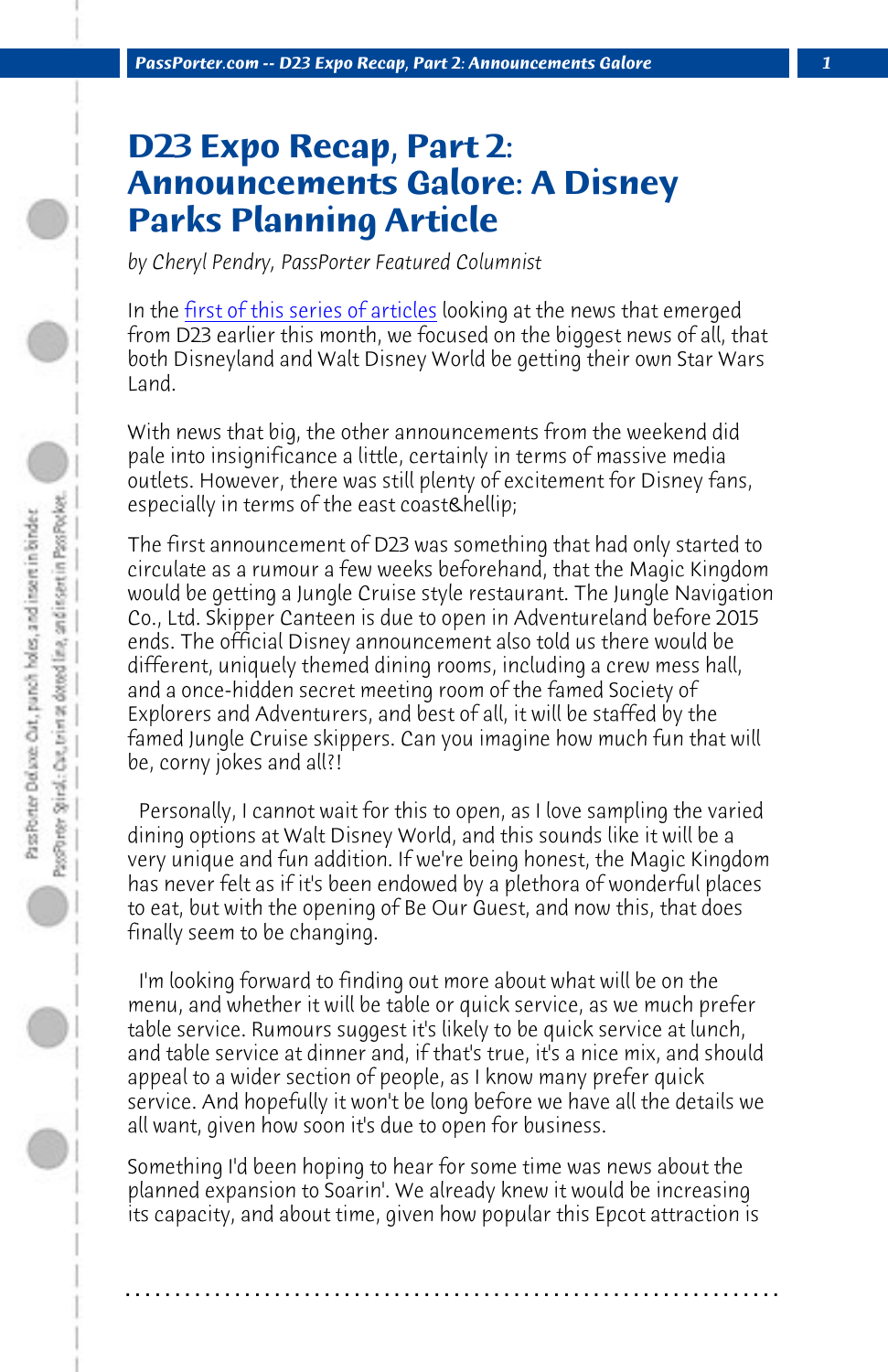10 years after it first opened for business. However, at the time I heard that, I was disappointed not to hear details of a new film. Don't get me wrong, the California film is great, but it has been there for a decade in Florida, and even longer at Disneyland. It's now showing its age in terms of the quality of the film, and every time we watch Soarin', I find myself wishing that they'd do a film of perhaps Florida, or maybe even the other countries which have Disney parks? Well D23 confirmed the expansion would lead to a new film called Soarin' Around the World that will debut on both coasts. About time! I really cannot wait for this.

 I wish I could say I had such enthusiasm for the next announcement, which related to Disney's Hollywood Studios. While I'm sure many people were delighted to hear that Toy Story Land would be debuting in the park, I was less than happy at the prospect. My perspective is probably tainted by the fact that Disneyland Paris now has its own Toy Story Playland in the Walt Disney Studios Park, and quite frankly, it hasn't wowed me. I desperately hope what's planned for Florida is much better, but the initial news didn't inspire me.

 There was talk of a family-friendly roller coaster based on Slinky Dog, and while I wouldn't necessarily call what's in place in Paris a coaster, it certainly is a Slinky Dog. Admittedly, the track does look a bit longer in Florida than the one in Paris, so I'm hoping it's got a bit more to it than its French cousin. It doesn't help that the artists' rendering released at D23 didn't give much away. It was an aerial shot, giving you an idea of the whole land, but personally I'd have preferred some much more detailed concept art, along the lines of that released to promote the arrival of Star Wars land.

 Now having said that, the idea of the alien saucers attraction does sound intriguing, and there's nothing like that in Disneyland Paris, so hopefully that will be fun, although I have a horrible feeling from the descriptions that this will be a simple circle ride, along the lines of Dumbo the Flying Elephant. Don't get me wrong, I adore that elephant, and it's a fun, and simplistic ride, but equally, it's a fun and simplistic ride, and Disney now has a number of such things, and I'd like to see something a little more different, and adventurous.

 Of course, the insanely popular Toy Story Midway Mania! will remain the E-ticket attraction in this new land, and like Soarin', it's being expanded, which should help to reduce the insane wait times that guests often encounter here.

 The final announcements all related to the work at Animal Kingdom. Pandora -- The World of AVATAR will take you into the world of that famous movie, and now we know the name of the new major attraction

**. . . . . . . . . . . . . . . . . . . . . . . . . . . . . . . . . . . . . . . . . . . . . . . . . . . . . . . . . . . . . . . . . .**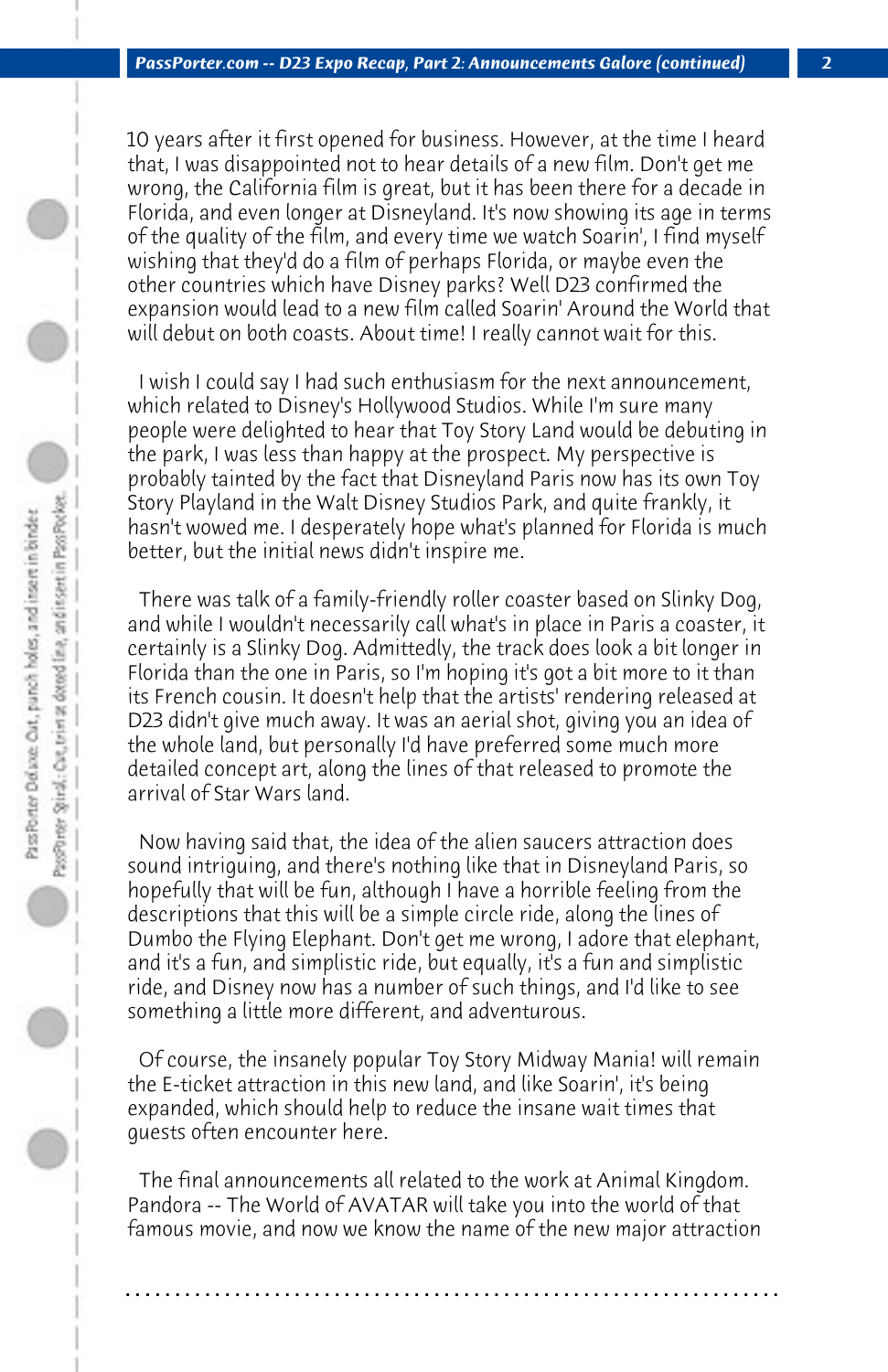*PassPorter.com -- D23 Expo Recap, Part 2: Announcements Galore (continued) 3*

there, AVATAR Flight of Passage, which will give guests a bird's eye view over the land of Pandora. Sadly, there's still a while to wait before any of us can enjoy it, with the projected completion date of this land still looking to be 2017.

 At least in the meantime, there will be some other new additions to the park, which I'm sure many will welcome, given the disruption that visitors there have recently experienced. Rivers of Light is expected to open in spring 2016, and I can't wait to see this. Of course, given the presence of animals in this park, it's had to be carefully designed to ensure it doesn't affect them, meaning it will combine water screens, animal imagery, floating lanterns and live music. Again, the artists' impressions, complete with such stunning images of animals really caught my attention. From the descriptions I'd read of it, I've been waiting to see this, and what I saw over D23 only served to whet my appetite even more.

 I've said for a long time that I wanted to see Animal Kingdom becoming more of an evening park, as we have very fond memories of night-time visits from the early 2000s, when Disney did a special night-time version of Kilimanjaro Safaris. Well guess what? Things have come full circle, and as part of the expansion, there will indeed be night-time adventures on the savannah again, also starting from spring 2016. I cannot wait to try this out, although I have to confess I am worried it may not meas[ure up to my memories of what they did all t](http://www.passporter.com/articles/cheryl-pendry-featured-columnist.asp)hose years ago, as I have such fond recollections of it. I'm hoping I'm wrong, as I'm sure there are lots more things Disney can do now that they couldn't back then, and the news of two new species for the safari, African wild dogs and hyenas, was very exciting to read about.

 One thing was very clear from the D23 announcements -- there's a heck of a lot to look forward to at Walt Disney World over the next couple of years. I have the oddest feeling that what is essentially a very familiar place to us is going to look and feel very different by the time we next make it back there in fall 2016.

*About The Author: Cheryl and husband Mark live in England and love to travel, particularly to America. They are in the process of visiting every Disney theme park around the world, having already been to Disneyland Resort Paris, Hong Kong Disneyland and both American Disney resorts. They are now planning for their trip to Japan in the spring to visit the Tokyo* Disney Resort. *Click here to view more of Cheryl's articles!* 

**. . . . . . . . . . . . . . . . . . . . . . . . . . . . . . . . . . . . . . . . . . . . . . . . . . . . . . . . . . . . . . . . . .**

*Article last updated: 08-27-2015*